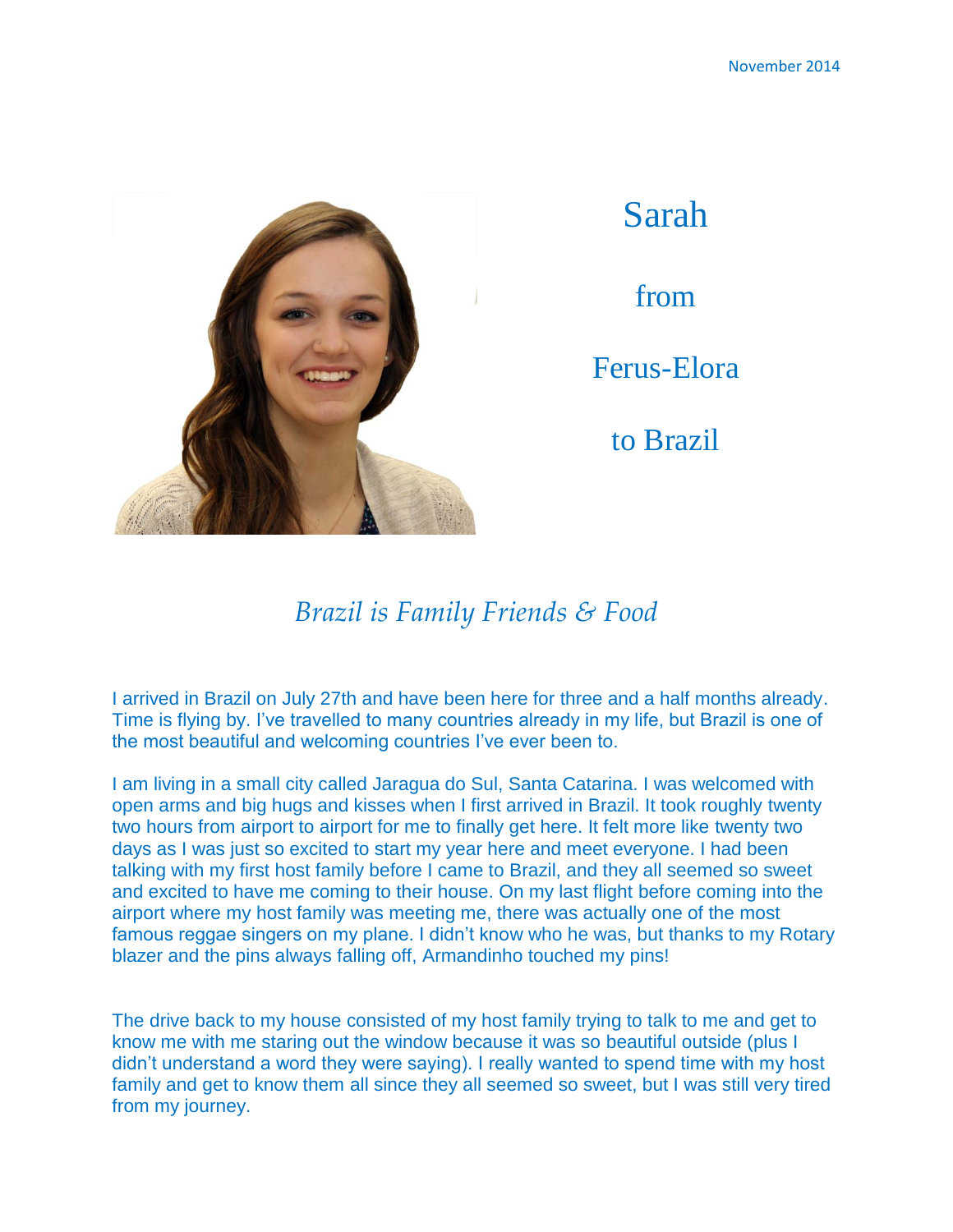We all sat in the living room and tried to talk, but eventually I fell asleep on the couch and woke up to my whole family staring at me.

Brazilians love to hug and kiss, so everywhere I went, especially since they knew I was an exchange student, they gave me hugs and kisses. This was a little strange for me at first and took some adjusting and getting used to, but now it's part of my everyday life. I felt like a celebrity when I first came here. People always wanted to talk to me, be my friend, invite me to parties and take pictures with me. Every Brazilian I've ever met is very affectionate and needs to feel affection. Before coming to Brazil, I read that Brazilians are known to be the most helpful people ever, which I believe to be true. Anything you need, they are glad to help you out.

If there are three things that I've noticed that Brazilians love, its their barbecues, their families, and their parties.

If you ask any Brazilian that is on exchange what food they miss, they will say their barbecues. I completely understand why because their barbecue is delicious. Some typical Brazilian foods are black beans and rice, meat, and bread.

Family is very important to people here. Many Brazilians have tattoos, and most of the time when you ask what the significance of their tattoo is, its for their family.

Lastly, the parties. There will always be a party every weekend. Here, when a girl turns 15, it is like a "sweet sixteen" for us. So whether it's a girl's 15th birthday party, a wedding, a hangout with your friends, or a concert, I am always invited to a party.

When I first arrived here, it was still "winter". It was roughly 20 degrees my first day here, which is considered a nice day of summer in Canada. Now that it is getting warmer (average of 30 degrees), I wear flip flops every day and sweat like crazy while people are wearing pants and a sweater. Apparently in the summer, it gets up to 40 degrees most days, and I live in one of the most southern states of Brazil.

I start school at 7:30am and finish at 12:40. I have 6 classes a day that consist of 50 minutes each, with one 20 minute break in between. I go to school with one other exchange student, who is a boy from France, and he has become one of my closest friends here.

There are only three rotary exchange inbounds in my city, but we have 27 inbounds in my district. In my city, it is me, Baptiste from France, and Sara from Poland. Each week, we all have Portuguese class together with a private teacher provided by our Rotary club here. The classes have been helping a lot! The language hasn't been super hard to learn because I know French and many words are similar. The hardest thing for me is